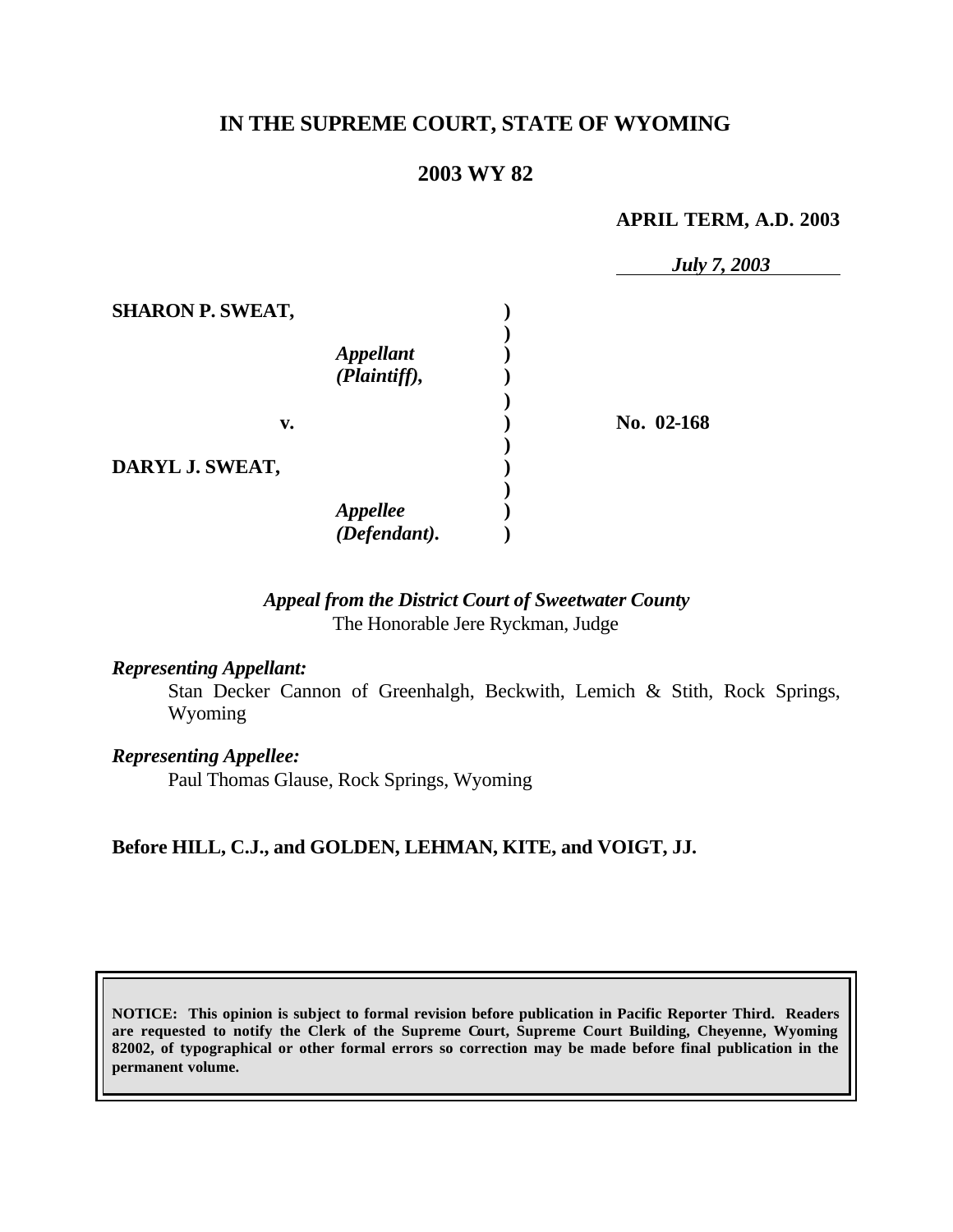KITE, Justice.

[¶1] Sharon P. Sweat (wife) appeals from the property distribution portion of a divorce decree granting her a divorce from Daryl J. Sweat (husband). She claims the trial court abused its discretion in, first, finding that a particular bank account was not part of the marital estate and awarding it to the husband and, second, dividing the property generally in an inequitable manner. We find no abuse of discretion and affirm.

## **ISSUES**

[¶2] The wife presents the following issues:

1. Whether the District Court abused its discretion by not finding that a joint marital account established for the benefit of both parties during the marriage was a marital asset to which [the wife] had legal and equitable rights.

2. Whether the court's award of the marital estate, which set over more than \$2.4 million to the [husband], but only \$112,000.00, plus a car and two trailers, to the [wife] shocks the conscience of the court and appears to be so unfair and inequitable as to be an abuse of discretion.

The husband phrases the issue as:

1. Whether the Trial Court abused its discretion when it divided the parties' marital property?

# **FACTS**

[¶3] The husband and the wife married on November 19, 1993. No children were born to the parties although the wife came into the marriage with four children of her own. At the time of the marriage, the husband owned Rock Springs Ford, Inc. He also had numerous other assets, including a life insurance policy, a 401(k) account, an IRA, an annuity, stocks, several parcels of real estate, and an interest in a family trust. He sold the primary corporate assets of Rock Springs Ford in October of 2000 for \$1,292,500. The proceeds realized from the sale, approximately \$500,000, were deposited into a joint savings account referred to as the "Zurich account."

[¶4] On March 27, 2001, the wife filed for a divorce. The only contested issue in the divorce proceedings was the property distribution. She claimed, among other things, that she was entitled to twenty-five percent of the amount realized from the sale of the Rock Springs Ford assets or, in the alternative, one-half of the amount held in the Zurich account. She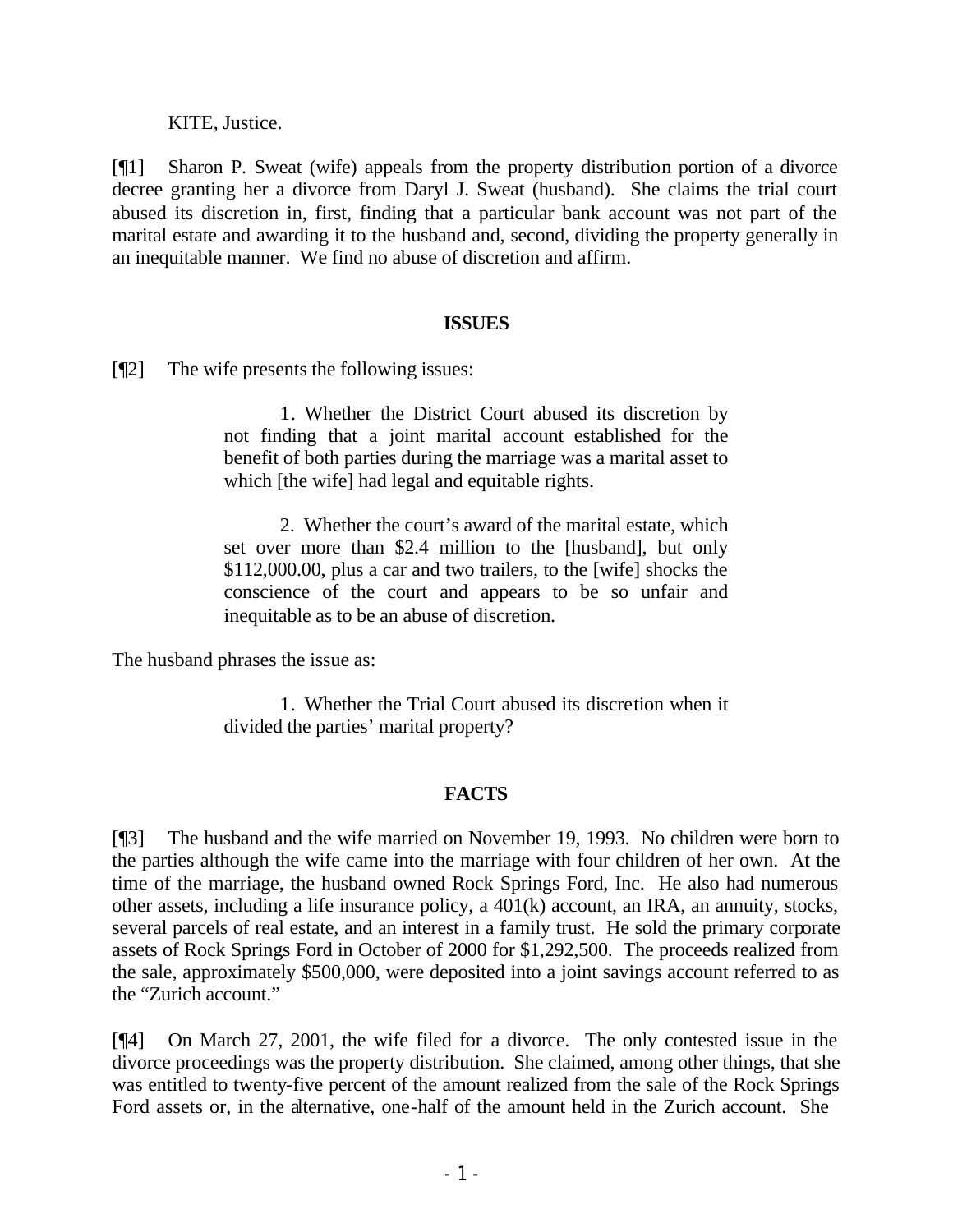also claimed she was entitled to a portion of much of the property the husband held prior to the marriage.

[¶5] After a day and a half long trial and submission of written closing arguments, the trial court generally awarded property the husband acquired before the marriage to him, including Rock Springs Ford, the 401(k) account, a life insurance policy, an IRA, an annuity, stocks, and the real estate less the wife's share of the equity in parcels purchased during the marriage. The trial court awarded to the wife two mobile homes, a vehicle purchased by the parties during the marriage, and her share of the equity in the real estate purchased during the marriage. To equalize the division of the property, the trial court also ordered the husband to pay the wife \$112,000.

## **STANDARD OF REVIEW**

[¶6] The division of marital property is within the trial court's sound discretion, and we will not disturb that division absent an abuse of discretion. *Carlton v. Carlton*, 997 P.2d 1028, 1032 (Wyo. 2000). A just and equitable distribution is as likely as not to be unequal. *Id*. We evaluate whether the trial court's property division is, in fact, equitable from the perspective of the overall distribution of marital assets and liabilities rather than from a narrow focus on the effects of any particular disposition. *Id*. From that perspective, we afford the trial court considerable discretion to form a distributive scheme appropriate to the peculiar circumstances of each individual case, and we will not disturb such a scheme absent a showing that the trial court clearly abused its discretion. *Id*. The division of property in a divorce case should not be disturbed except on clear grounds as the trial court is usually in a better position than the appellate court to judge the parties' respective merits and needs. *Metz v. Metz*, 2003 WY 3, 16, 61 P.3d 383, 16 (Wyo. 2003). The trial court is also in the best position to assess the witnesses' credibility and weigh their testimony. *Raymond v. Raymond*, 956 P.2d 329, 332 (Wyo. 1998). We, therefore, give considerable deference to its findings. *Id.* The ultimate question in determining whether an abuse of discretion occurred is whether the trial court could reasonably conclude as it did. *Metz*, 2003 WY 3, ¶6. In answering that question, we consider only the evidence of the successful party, ignore the evidence of the unsuccessful party, and grant the successful party every favorable inference that can be drawn from the record. *Holland v. Holland*, 2001 WY 113, ¶8, 35 P.3d 409, ¶8 (Wyo. 2001).

#### **DISCUSSION**

[¶7] Pointing specifically to the Zurich account, the wife contends the trial court abused its discretion in not treating it as a marital asset and in awarding it to the husband. She argues the account was opened as a joint account in both of their names; she was expressly identified as a "joint tenant" on the application; the check deposited into the account was made out to her and the husband; and, therefore, she had a legal right to one-half of the funds in the account. Looking at the property division as a whole, the wife claims the trial court's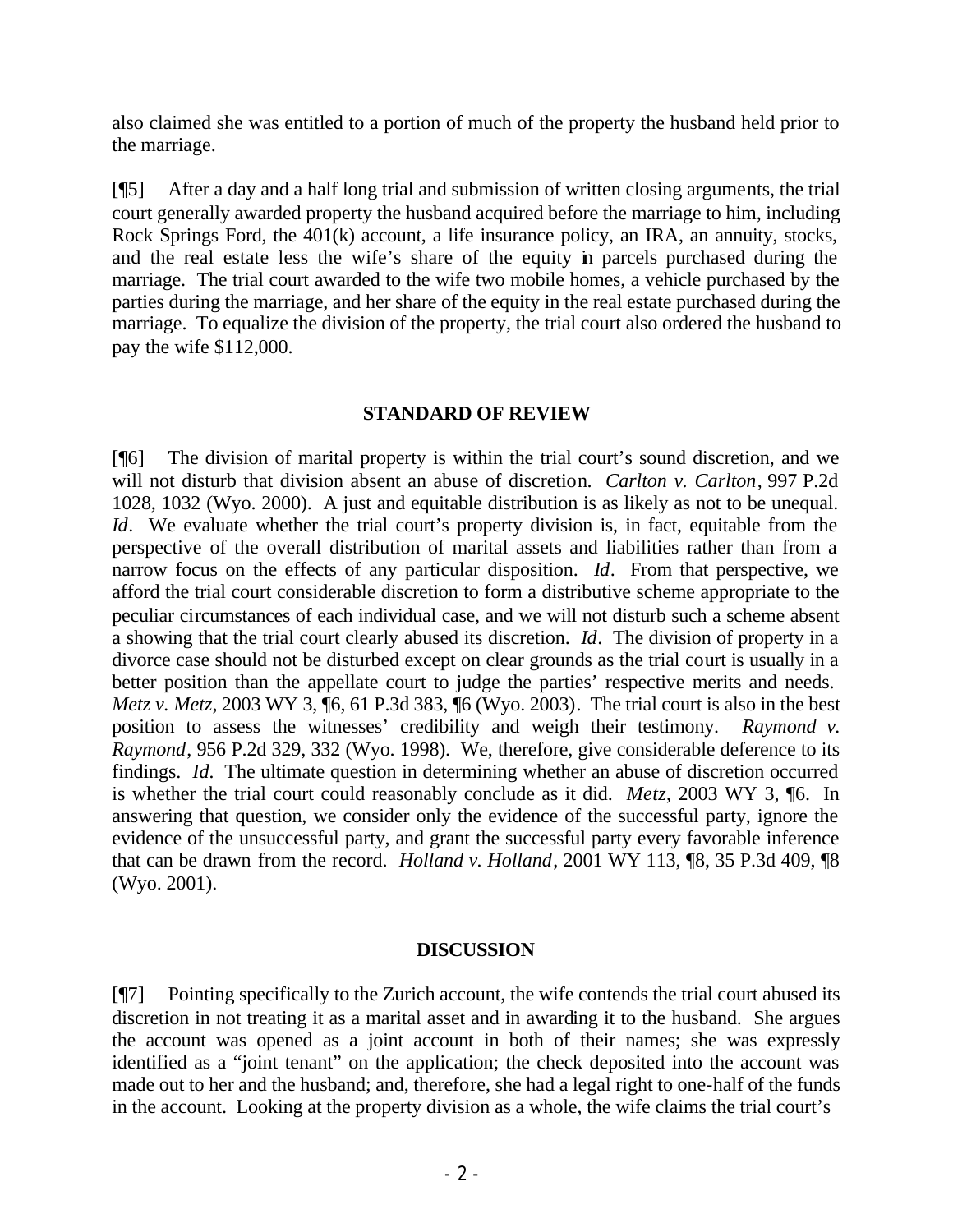division of the property was so unfair and inequitable as to be unconscionable. She claims the husband ended up with property worth more than \$2.4 million while she was left with "only \$112,000.00, plus a car and two trailers."

[¶8] The husband contends the Zurich account was properly awarded to him because it derived from the sale of Rock Springs Ford assets, which he owned prior to the marriage. He also asserts it is not proper to look at only the Zurich account. He claims this Court must consider *all* the assets and liabilities in reviewing the appropriateness of the trial court's property distribution. He argues the overall distribution was equitable because the assets awarded to him were his prior to the marriage and either did not appreciate significantly during the marriage or appreciated for reasons independent of any efforts by the parties. He also argues the wife was fairly compensated for any entitlement she might have had to a share in those assets by the \$120,000 in checks she wrote on the Rock Springs Ford account after the parties separated, together with the \$112,000 the trial court ordered him to pay to her.

[¶9] From the record before us, we are able to piece together the following facts with respect to the Zurich account. When the husband sold the primary corporate assets of Rock Springs Ford in October of 2000, the parties opened a joint account–the Zurich account– under both of their signatures and deposited the \$500,000 realized from the sale into the account. In January of 2001, the parties separated, and the wife, considering the marriage over, decided to move back to Ohio where her father lived. Believing the funds in the Zurich account approximated her share of the marital estate, the wife withdrew \$500,000 from the account. The husband persuaded her not to leave, and she deposited the funds back into the Zurich account. The husband testified at trial that the \$500,000, like the other assets retained by Rock Springs Ford, belonged to Rock Springs Ford and was deposited in the joint account by mistake. He testified that, in March of 2001, about the time the parties decided to divorce, he wrote a \$500,000 check on the Zurich account which he deposited back into an account held by Rock Springs Ford. He further testified \$240,000 of the amount was subsequently used to pay the tax liability arising from the sale of Rock Springs Ford corporate assets. When the wife subsequently attempted to write a check for \$150,000 on the account, she learned the account had insufficient funds in it to cover the check.

[¶10] Looking at the trial court's award of the Zurich account to the husband in the context of the property division as a whole, we hold there was no abuse of discretion. The record reflects the husband held the assets awarded to him prior to the marriage, including Rock Springs Ford, the 401(k) account, the annuity, a life insurance policy, stocks, and an IRA. The trial court found Rock Springs Ford did not significantly appreciate in value during the marriage; rather, it "value[d] the business and proceeds from the business in 2001, after the payment of debts and capital gains taxes, very close to its value in 1993." Although other of the premarital assets, such as the life insurance policy, stocks, and the retirement plan, did appreciate in value during the marriage, the wife received the rough equivalent of her share of the appreciation in the court's award of \$112,000 and checks totaling \$120,000 which she wrote on the Rock Springs Ford account after the parties separated. The wife also was